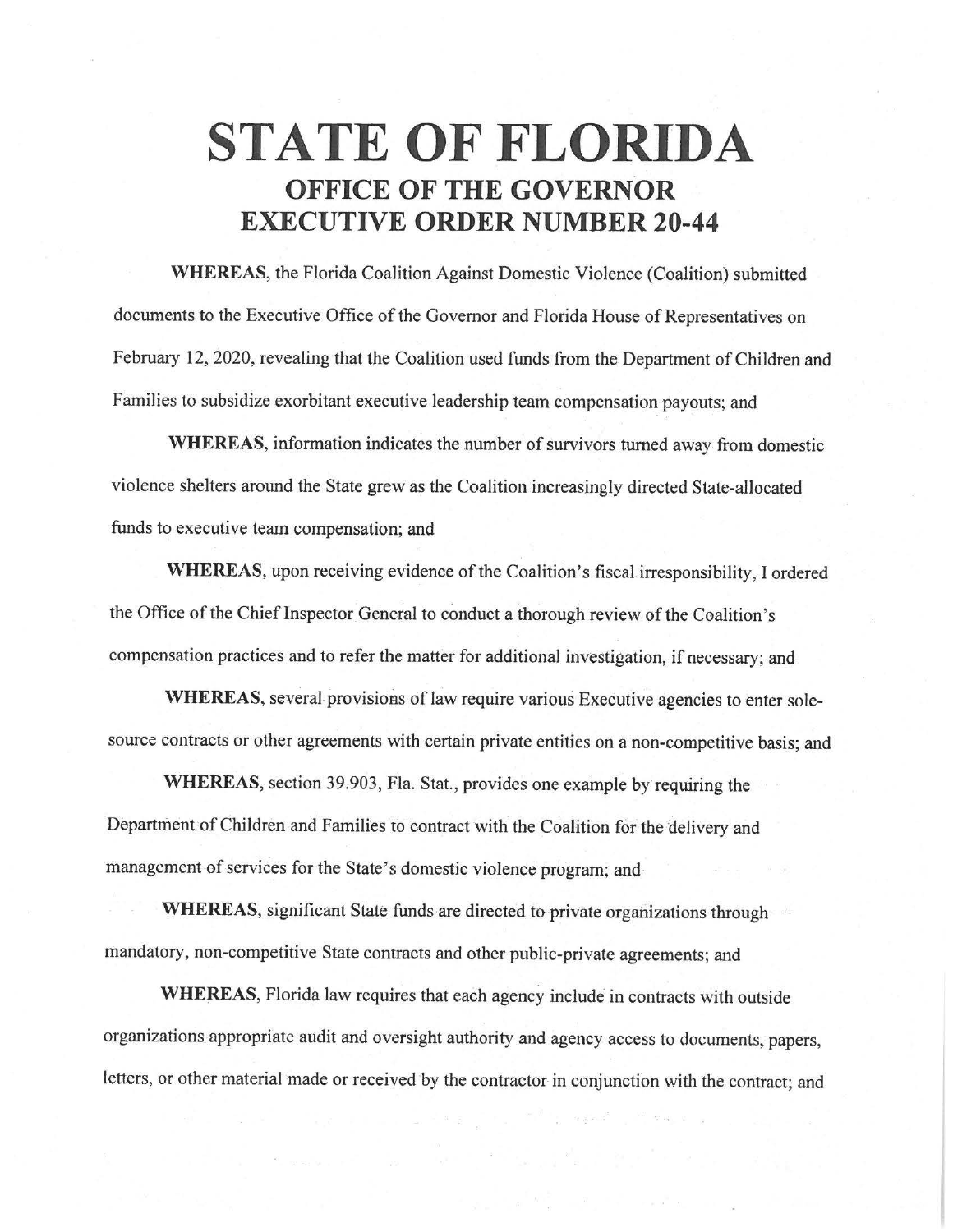**WHEREAS,** public-private partnerships effectively serve the People of Florida only when good stewards of State funds lead the partnership and uphold the values of transparency and accountability.

a medicing together manifest and distance

**NOW, THEREFORE, I, RON DESANTIS,** as Governor of Florida, by virtue of the authority vested in me by Article IV, Section 1(a) of the Florida Constitution, and all other applicable laws, promulgate the following Executive Order, to take immediate effect:

Section 1. I hereby direct all Executive agencies to submit to the Executive Office of the Governor, within 45 days of this Order, a list of: (a) all entities named in statute with which the agency must form a sole-source, public-private agreement; and (b) all entities that, through contract or other agreement with the State, annually receive 50% or more of their budget from the State or from a combination of State and Federal funds.

Section 2. I further direct that, within 45 days of submission of the list, each agency obtain and review copies of the IRS Form 990 and other documentation for each listed entity showing total compensation--to include salary, bonuses, cashed-in leave, cash equivalents, severance pay, retirement benefits, deferred compensation, real-property gifts, and any other payout—for all members of the listed contractors' executive leadership teams for the past year. If the compensation totals exceed limits set forth in federal or state law and regulations, the agency shall refer the matter to the Office of the Chief Inspector General for investigation and appropriate action. The second of the second state of the second state of the second

Section 3. In addition, within 45 days of submission of the list from Section 1 of this. Order, each Executive agency must verify compliance with the Florida Single Audit Act and develop, for submission to the Office of the Chief Inspector General, an appropriate corrective

 $\forall i \in \mathcal{S} \text{ and } \exists x_i \in \mathbb{N}: \forall y_i \in \mathbb{N} \text{ and } \exists x_i \in \mathcal{S} \text{ and } \exists x_i \in \mathcal{S} \text{ and } \exists x_i \in \mathcal{S} \text{ and } \forall x_i \in \mathcal{S} \text{ and } \forall x_i \in \mathcal{S} \text{ and } \exists x_i \in \mathcal{S} \text{ and } \exists x_i \in \mathcal{S} \text{ and } \exists x_i \in \mathcal{S} \text{ and } \exists x_i \in \mathcal{S} \text{ and } \exists x_i \in \mathcal{S} \text{ and } \exists x_i \$ 

.<br>Ipel amingkan indi kala kaan as ting kalili (ala

and the second state of the second state of the second state of the second state of the second